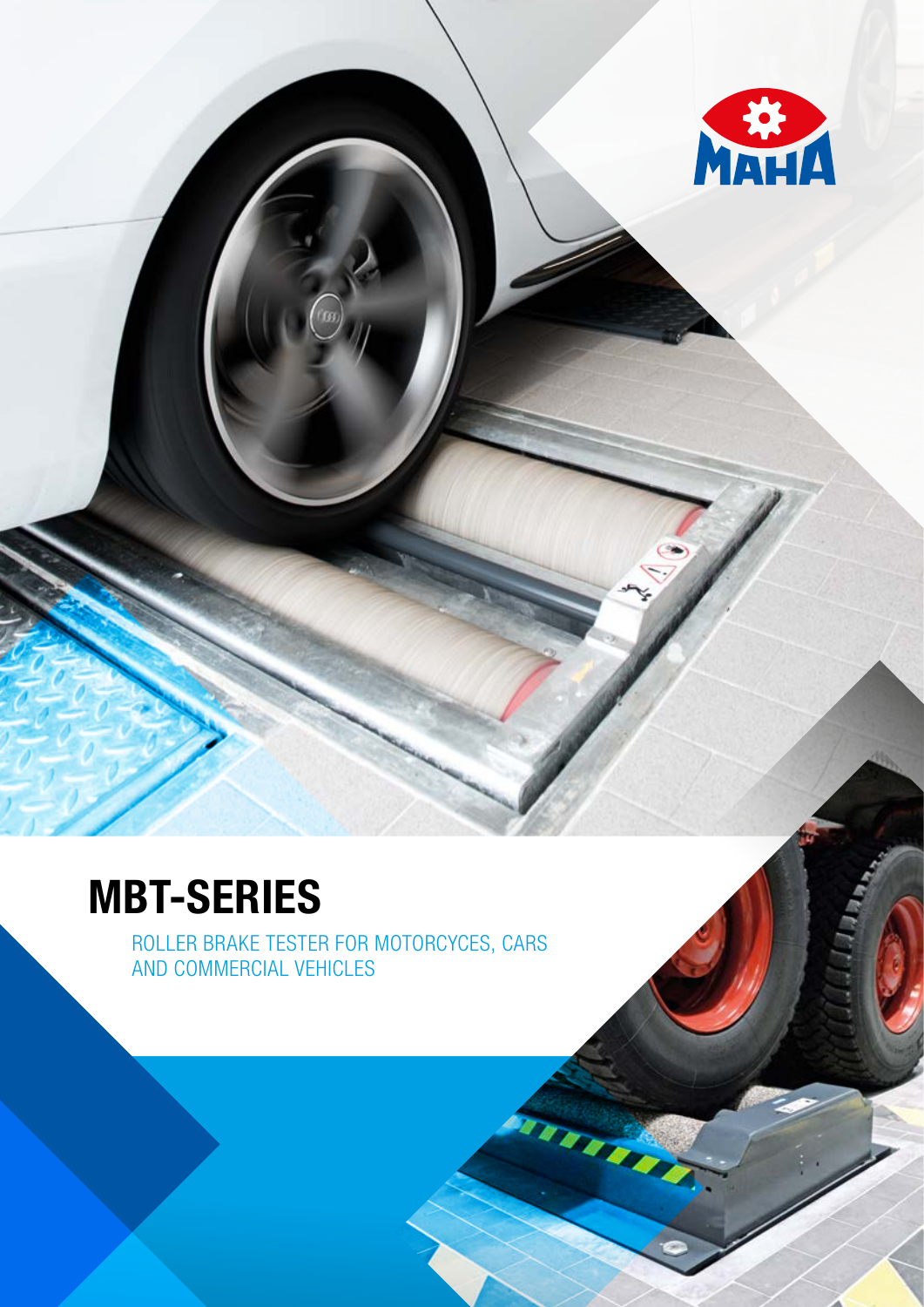### MBT – SERIES

- Automatic start-up monitoring supplied as standard to avoid tyre damage
- Automatic slip cut-off with pointer stop and automatic restart already included as standard
- Automatic exiting aid supplied as standard to enable the driven axles to conveniently exit the tester
- Electronic, temperature-compensated strain gauge system for highly precise measurement results under all environmental conditions
- Weighted test rollers with groove ball bearings ensure maximum precision and complete driving comfort and guarantee a long service life for the entire tester
- Splash-proof motors work reliably, even under high-stress environmental influences
- Internationally recognised TÜV certificate as per issue 9/2011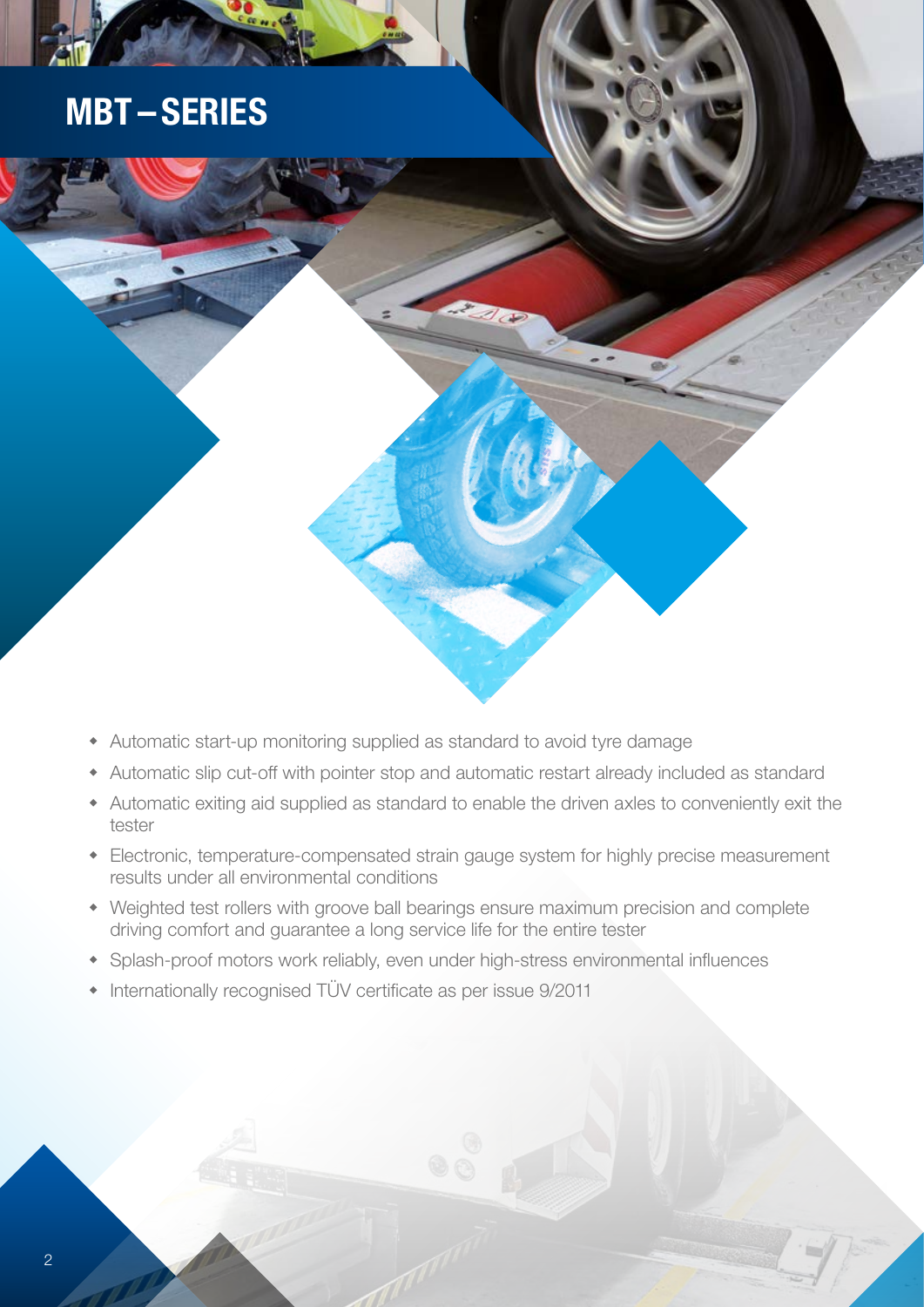### **EUROSYSTEM**

### Intuitive-to-use EUROSYSTEM software for the highest expert standards with:

- Round instrument display for the braking forces. Additional displays for difference, decelerations, and optional scale and force sensors.
- Integrated user guidance with easy-to-understand user instructions

**livestream** 

- Continuous and graphic real-time display of all the measured values using the reference values time and force.
- EUROSYSTEM supplied as standard with integrated SQL Server Express database
- Multi-user capability option for productive allocation of the individual work packages to several workstations.
- Easy to connect additional devices such as MLT 3000 to EUROSYSTEM
- Configurable test report with all the measurement and evaluation results of the tests performed on a single print-out